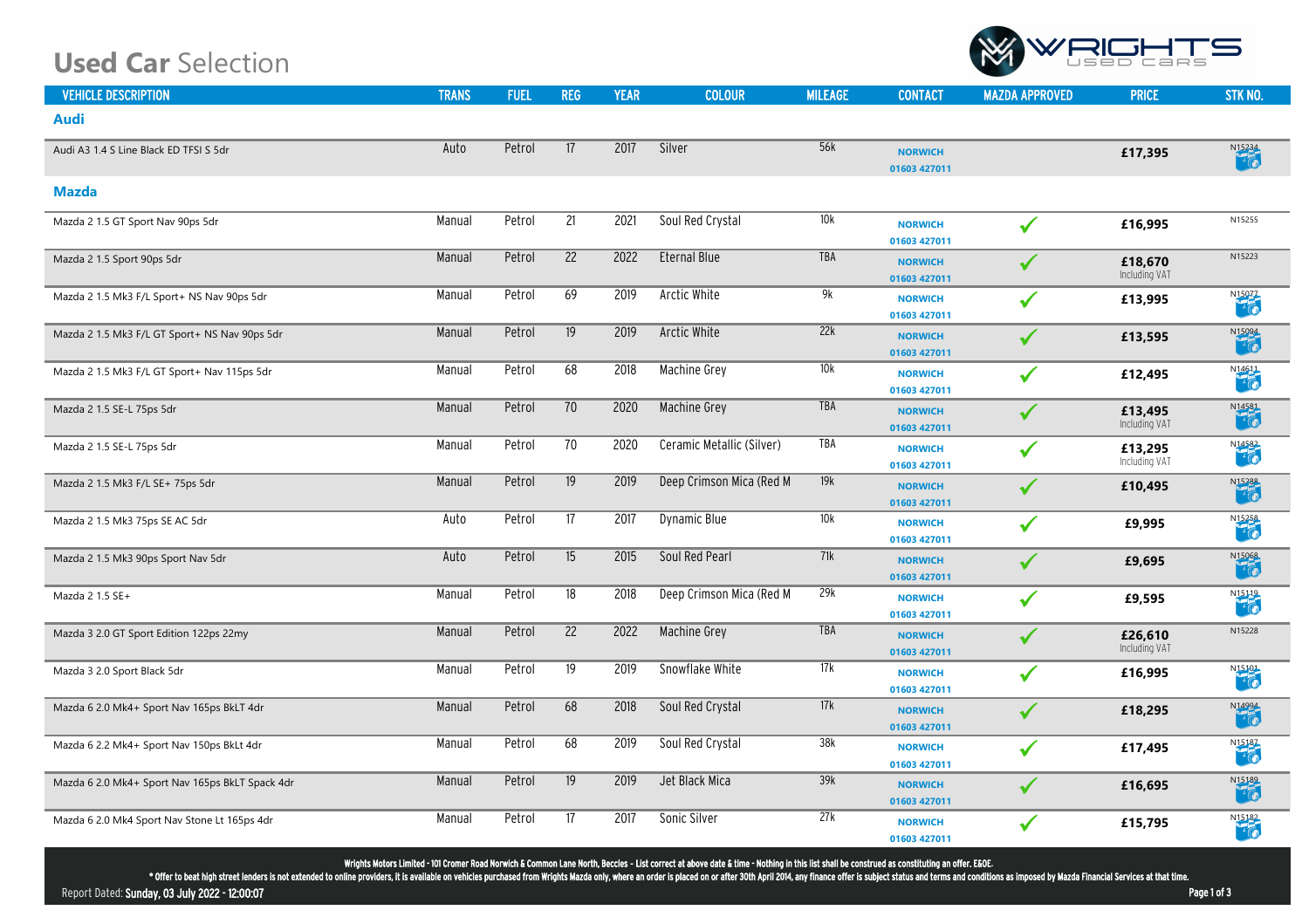## **Used Car** Selection

| <b>VEHICLE DESCRIPTION</b>                         | <b>TRANS</b> | <b>FUEL</b> | <b>REG</b>      | <b>YEAR</b> | <b>COLOUR</b>             | <b>MILEAGE</b> | <b>CONTACT</b>                 |
|----------------------------------------------------|--------------|-------------|-----------------|-------------|---------------------------|----------------|--------------------------------|
| <b>Mazda</b>                                       |              |             |                 |             |                           |                |                                |
| Mazda CX3 2.0 2WD Sport Nav+ StLt S/Pack 121ps 5dr | Manual       | Petrol      | 19              | 2019        | Soul Red Crystal          | <b>TBA</b>     | <b>NORWICH</b><br>01603 427011 |
| Mazda CX3 2.0 Sport Nav+ 5dr                       | Auto         | Petrol      | 68              | 2019        | <b>Blue</b>               | 14k            | <b>NORWICH</b><br>01603 427011 |
| Mazda CX3 2.0 2WD Sport Nav+ BlkLt 121ps 5dr       | Manual       | Petrol      | 68              | 2018        | Snowflake White Pearl     | 18k            | <b>NORWICH</b><br>01603 427011 |
| Mazda CX3 2.0 F/L 2WD Sport Nav 120ps 5dr          | Auto         | Petrol      | 67              | 2017        | <b>Dynamic Blue</b>       | 24k            | <b>NORWICH</b><br>01603 427011 |
| Mazda CX3 2.0 2WD Sport Nav+ BlkLt 121ps 5dr       | Manual       | Petrol      | 19              | 2019        | <b>Eternal Blue</b>       | 30k            | <b>NORWICH</b><br>01603 427011 |
| Mazda CX3 2.0 2WD Sport Nav+ BlkLt 121ps 5dr       | Manual       | Petrol      | $\overline{19}$ | 2019        | <b>Machine Grey</b>       | 38k            | <b>NORWICH</b><br>01603 427011 |
| Mazda CX3 2.0 2WD SE-L Nav 120ps 5dr               | Auto         | Petrol      | 65              | 2015        | <b>Meteor Grey</b>        | 44k            | <b>NORWICH</b><br>01603 427011 |
| Mazda Cx30 2.0 AWD GT Sport Tech 180ps 5dr         | Auto         | Petrol      | 69              | 2020        | <b>Machine Grey</b>       | 25k            | <b>NORWICH</b><br>01603 427011 |
| Mazda Cx30 2.0 2WD Sport Lux 186ps 5dr             | Manual       | Petrol      | 21              | 2021        | <b>Machine Grey</b>       | <b>TBA</b>     | <b>NORWICH</b><br>01603 427011 |
| Mazda Cx30 2.0 2WD SE-L 122ps 5dr                  | Manual       | Petrol      | 69              | 2020        | Deep Crystal Blue         | 11k            | <b>NORWICH</b><br>01603 427011 |
| Mazda CX5 2.0 Mk2 2WD Sport Nav+ 165ps 19my 5dr    | Auto         | Petrol      | 19              | 2019        | <b>Eternal Blue</b>       | 17k            | <b>NORWICH</b><br>01603 427011 |
| Mazda CX5 2.0 Mk2 Sport 2WD 165ps 5dr              | Manual       | Petrol      | $\overline{18}$ | 2018        | Soul Red Crystal          | 19k            | <b>NORWICH</b><br>01603 427011 |
| Mazda CX5 2.0 Mk2 2WD Sport Nav+ 165ps 19my 5dr    | Manual       | Petrol      | 69              | 2019        | Soul Red Crystal          | 22k            | <b>NORWICH</b><br>01603 427011 |
| Mazda CX5 2.0 Mk2 2WD Sport Nav+ 165ps 19my 5dr    | Manual       | Petrol      | 19              | 2019        | Snowflake White Pearl     | 3k             | <b>NORWICH</b><br>01603 427011 |
| Mazda Cx-5 2.2 SE-L Nav+                           | Manual       | Petrol      | 68              | 2018        | Sonic silver              | 51k            | <b>NORWICH</b><br>01603 427011 |
| Mazda Mx30 145ps GT Sport Tech LtGry/StLt 5dr      | Auto         | Electric    | 71              | 2021        | Soul Red/Blk Rf           | <b>TBA</b>     | <b>NORWICH</b><br>01603 427011 |
| Mazda Mx30 145ps First Edition 5dr                 | Auto         | Electric    | 22              | 2022        | Ceramic Metallic (Silver) | <b>TBA</b>     | <b>NORWICH</b><br>01603 427011 |
| Mazda MX5 2.0 184ps 30th Anniversary SV 2dr        | Manual       | Petrol      | 69              | 2019        | Racing Orange             | <b>TBA</b>     | BECCLES 0150<br>713885         |

Wrights Motors Limited - 101 Cromer Road Norwich & Common Lane North, Beccles **-** List correct at above date & time - Nothing in this list shall be construed as constituting an offer. E&OE**.** 

\* Offer to beat high street lenders is not extended to online providers, it is available on vehicles purchased from Wrights Mazda only, where an order is placed on or after 30th April 2014, any finance offer is subject sta

Report Dated: Sunday, 03 July 2022 - 12:00:07